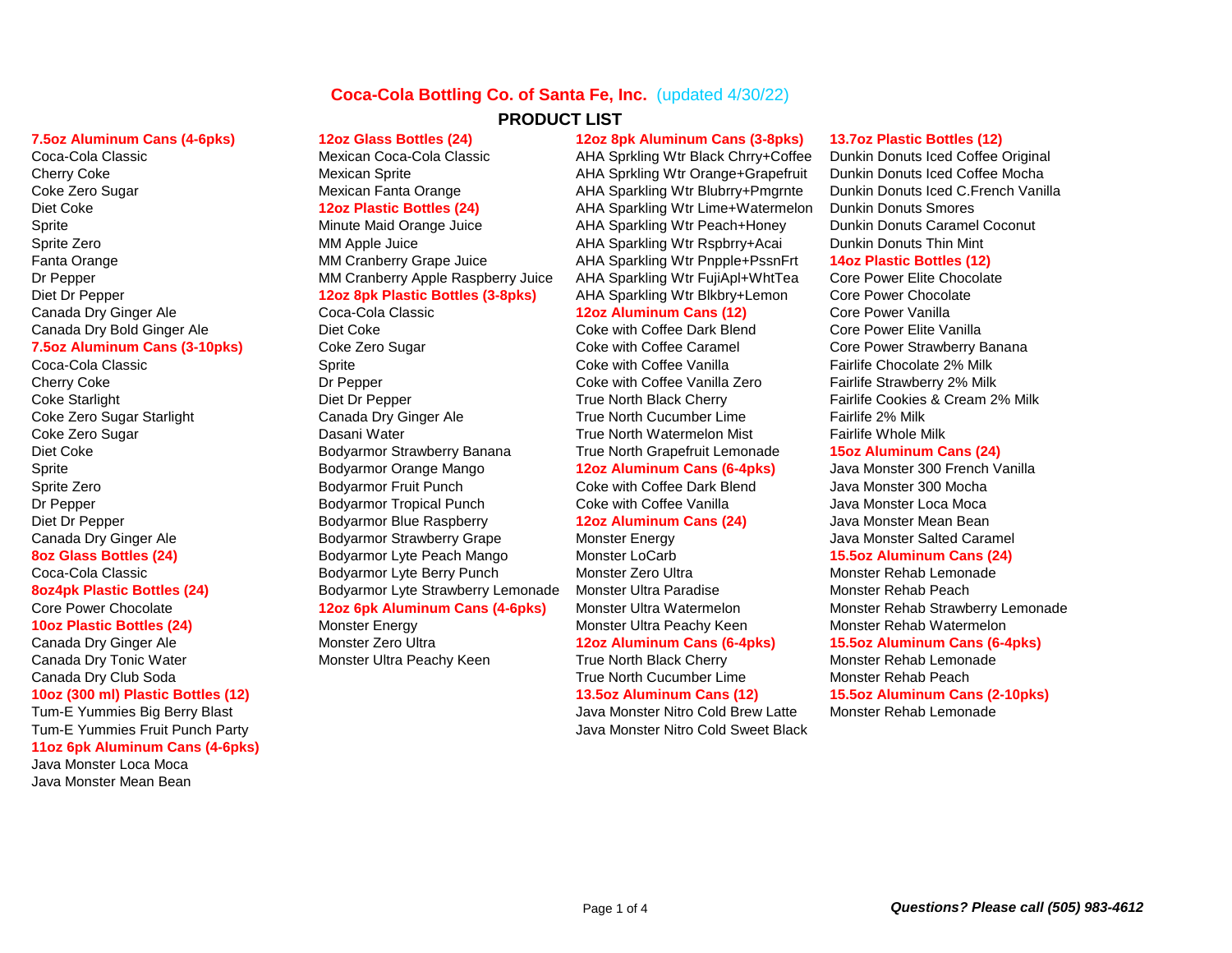## **Coca-Cola Bottling Co. of Santa Fe, Inc.** (updated 4/30/22)

Bodyarmor Strawberry Banana **Monster Energy Coca-Cola Classic** Monster Energy Coca-Cola Classic Bodyarmor Orange Mango **Monster LoCarb** Monster Absolutely Zero Cherry Coke Cherry Coke Bodyarmor Fruit Punch **Monster Absolutely Zero** Monster Pipeline Punch Cherry Vanilla Coke Bodyarmor Blackout Berry **Monster Pipeline Punch** Monster Zero Ultra Coke Zero Sugar Bodyarmor Watermelon Strawberry Monster Aussie Lemonade Monster Ultra Violet Diet Coke Bodyarmor Pineapple Coconut **Monster Zero Ultra** Monster Monster Ultra Sunrise Cherry Coke Zero Bodyarmor Tropical Punch Monster Ultra Blue Monster Ultra Fiesta Sprite Bodyarmor Mixed Berry **Multimer Constant Constant Monster Ultra Monster Ultra Watermelon** Fresca Bodyarmor Berry Lemonade Monster Ultra Violet **16oz Aluminum Cans (12)** Vanilla Coke Bodyarmor Gold Berry **Monster Ultra Sunrise** Reign Melon Mania **Notal Constant Constanting Constanting Constanting** Bodyarmor Blue Raspberry **Monster Ultra Paradise** Reign Razzle Berry Cherry Cherry Dr Pepper Bodyarmor Strawberry Grape **Monster Ultra Rosa** Reign Orange Dreamsicle **Dreamsicle** Dr Pepper & Cream Soda Bodyarmor Lyte Peach Mango **Monster Ultra Fiesta** Reign Strawberry Sublime **Reign Strawberry Sublime** Dr Pepper Zero Sugar Bodyarmor Lyte Tropical Coconut Monster Ultra Watermelon Reign Mang-O-Matic Diet Dr Pepper Bodyarmor Lyte Blueberry Pomegranate Monster Ultra Gold **Reign Reign Reignbow Sherbet** Canada Dry Ginger Ale Bodyarmor Lyte Orange Clementine Monster Ultra Peachy Keen Reign Fuel Cherry Limeade Vitamin Water Power C Bodyarmor Lyte Berry Punch **Monster Mango Loco** Reign Fuel White Gummy Bear Vitamin Water XXX Bodyarmor Lyte Coconut **Monster Pacific Punch** Reign Inferno Red Dragon Vitamin Water Zero XXX Bodyarmor Lyte Watermelon **Monster Papillon** Monster Papillon Reign Inferno Watermelon Warlord Vitamin Water Zero Squeezed Bodyarmor Lyte Strawberry Lemonade Monster Nitro Super Dry **16oz Aluminum Cans (6-4pks)** Vitamin Water Zero Rise Bodyarmor Lyte Kiwi Strawberry **Monster Reserve White Pineapple** Reign Orange Dreamsicle **16.9oz (0.5L) Plastic Bottles (4-6pks)** 

Coca-Cola Classic Monster Khaotic **16.9oz (0.5L) Plastic Bottles** Powerade Power Water Trpcl.Mango Diet Coke **Monster Nitro Super Dry Dasani Water (6pk) 16.9oz (0.5L) Plastic Bottles (24)** Dasani Water (6pk) Sprite **16oz Aluminum Cans (2-12pks)** Dasani Water (24pk) Gold Peak Sweetened Iced Tea Dr Pepper Team Cold Peak Green Team Monster Energy Smartwater (6pk) Smartwater (6pk) Gold Peak Green Team AHA Sparkling Wtr Blubrry+Pmgrnte Monster LoCarb Gold Peak Diet Iced Tea AHA Sparkling Wtr Mango+Black Tea Monster Ultra Sunrise Gold Peak Unsweetened Iced Tea AHA Sparkling Wtr Fuji Apple+White Tea Monster Zero Ultra MM Aguas Frescas Hibiscus Monster Mango Loco MM Aguas Frescas Mango M Variety Pk-Ultra Wtrmln/Ultra Prdse MM Aguas Frescas Strawberry M Variety Pk-U Gold/Zero/Fiesta/Rosa

## **16oz Alum. Cans Energy Drink**

Full Throttle (24)

Full Throttle Blue Agave (24) NOS (24) NOS Grape (24) NOS Nitro Mango (24) NOS Sonic Sour (24)

**PRODUCT LIST**

### **16oz Plastic Bottles (12) 16oz Aluminum Cans (24) 16oz Aluminum Cans (6-4pks) 16.9oz (0.5L) Plastic Bottles (24)**

**16oz Aluminum Cans (24)** Monster Reserve Watermelon Reign Fuel White Gummy Bear Powerade Power Water Berry Cherry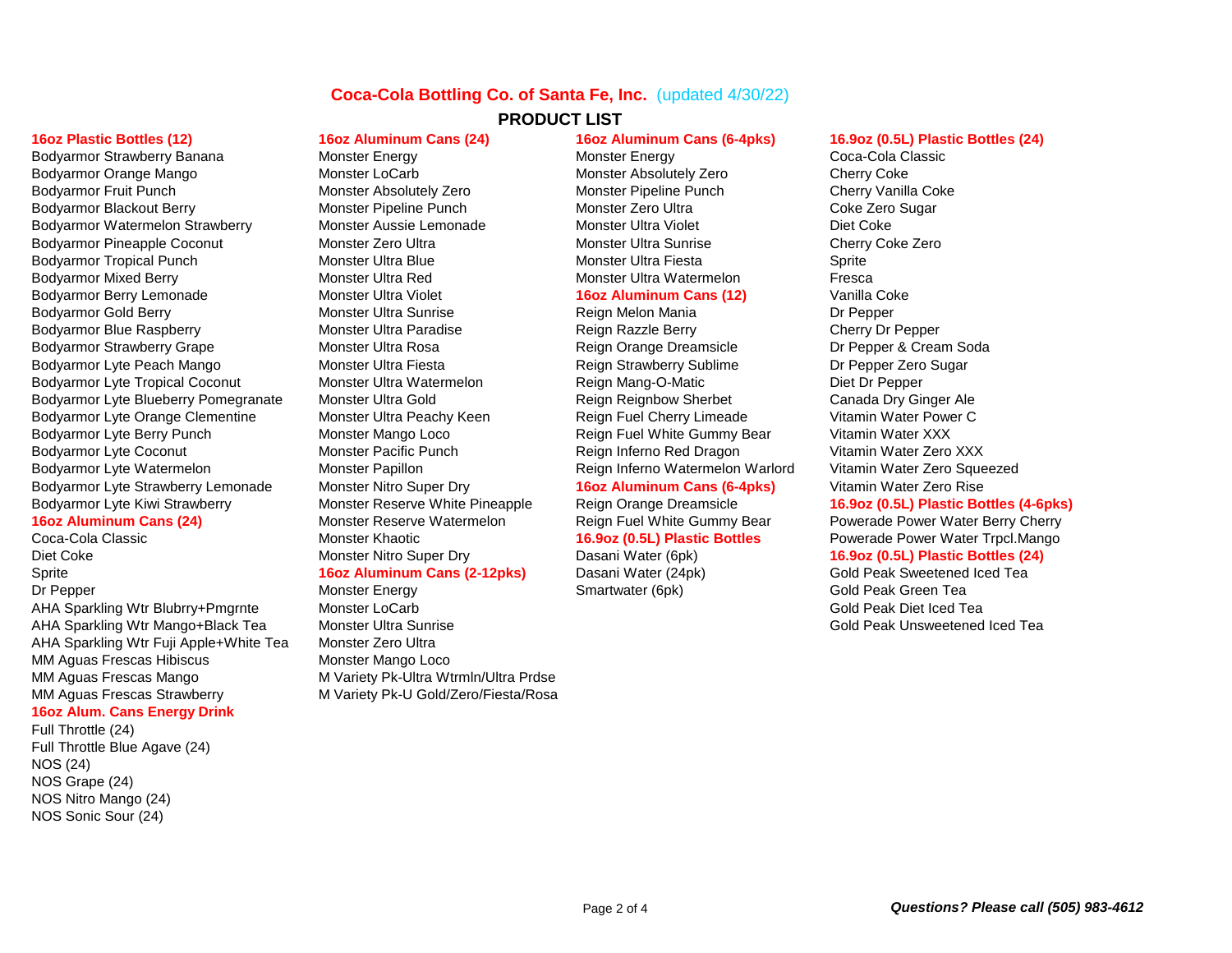## **Coca-Cola Bottling Co. of Santa Fe, Inc.** (updated 4/30/22) **PRODUCT LIST**

Gold Peak Unsweetened Iced Tea Coke Starlight **20oz Plastic Bottles (3-8pks)** Sprite Gold Peak Peach Tea **Coke Zero Sugar Starlight** Powerade Orange **Powerade Sprite Cranberry** Sprite Cranberry Gold Peak Raspberry Tea Coke Zero Sugar Powerade Fruit Punch Sprite Zero

Vitamin Water Energy **Sprite Cherry Servet Accountant Blast** Powerade Mountain Blast Fresca Peach Citrus **Proverage Intervals** Vitamin Water Essential Sprite Winter Spiced Cranberry Powerade Mixed Berry Zero Mello Yello Vitamin Water Focus Barq's Root Beer **20oz Plastic Bottles (12)** Barq's Root Beer Vitamin Water Power C **Minute Maid Lemonade** Powerade Power Water Berry Cherry Minute Maid Pink Lemonade Vitamin Water Zero XXX Fanta Pineapple Coca-Cola Classic Fanta Grape Fanta Grape Vitamin Water Zero Squeezed **Dreaming Dr Pepper** Coke Zero Sugar Fanta Strawberry Vitamin Water Zero Rise **Cherry Dr Pepper** Diet Coke Diet Coke Diet Coke Dr Pepper Vitamin Water Zero Shine **Dr Pepper & Cream Soda** Sprite Cherry Dr Pepper Cherry Dr Pepper & Cream Soda Vitamin Water Zero Sugar Gutsy Diet Dr Pepper Dr Pepper Dr Pepper Dr Pepper Dr Pepper Dr Pepper & Cream Soda **20oz Plastic Bottles (12)** Dasani Water **12oz-Fridgepack Cans (2-12pks)** Dr Pepper Zero Sugar

Monster Hydro Spr Sport Killer Kiwi Bodyarmor Sportwater Cherry Coke Cherry Coke Dr Pepper Cherry Zero Sugar Monster Hydro Spr Sport Red Dawg **20oz Plastic Bottles (24)** Cherry Coke Zero Diet Cherry Dr Pepper Monster Hydro Tropical Thunder **Powerade Lemon Lime** Cherry Vanilla Coke **Diet Diet Dr Pepper & Cream Soda** Monster Hydro Zero Sugar **Powerade Fruit Punch Cherry Vanilla Coke Zero** Caffeine Free Diet Dr Pepper Monster Hydro Purple Passion **Powerade Grape Proverage Vanilla Coke** Vanilla Coke Canada Dry Ginger Ale Monster Hydro Blue Ice **Nowerade Mountain Blast** Vanilla Coke Zero Canada Dry Ginger Ale Zero Sugar Monster Hydro Watermelon **Monster Hydro Watermelon** Canada Dry Bold Ginger Ale

Monster Hydro Spr Sport Blue Streak Smartwater Coca-Cola Classic Diet Dr Pepper

Honest Tea Honey Green Coca-Cola Classic Bodyarmor Edge Berry Blitz Coke Zero Sugar Honest Tea Half/Half **Cherry Coke** Cherry Coke Bodyarmor Edge Tropical Chaos Diet Coke 18.5oz Plastic Bottles (12) **Cherry Coke Zero** Bodyarmor Edge Power Punch Diet Coke with Splenda Gold Peak Green Tea **Cherry Vanilla Coke** Bodyarmor Edge Orange Frenzy Caffeine Free Classic Gold Peak Sweetened Iced Tea Cherry Vanilla Coke Zero Bodyarmor Edge Watermelon Wave Caffeine Free Coke Zero Sugar Gold Peak Diet Iced Tea **Boot Cold Peak Diet Coke** Bodyarmor Edge Strawberry Slam Caffeine Free Diet Coke

**18.6oz Aluminum Cans (12)** Diet Coke **Powerade Fruit Punch Zero** Sprite Cranberry Zero Monster Import **Support Sprite** Sprite Research Sprite Powerade Grape Fresca **20oz Plastic Bottles (12)** Sprite Zero Sprite Zero Powerade Grape Zero Fresca Black Cherry Citrus

Vitamin Water Revive **Fanta Orange Fanta Orange Powerade Power Water Trpcl.Mango** Minute Maid Lemonade Vitamin Water XXX Fanta Strawberry **12oz-24pk Alum.Cans (1 case of 24)** Fanta Orange

## **16.9oz (0.5L) Plastic Bottles (24) 20oz Plastic Bottles (24) 20.2oz Plastic Bottles (12) 12oz-Fridgepack Cans (2-12pks)(cont)**

Vitamin Water Zero Sugar Look Canada Dry Ginger Ale Diet Dr Pepper Cream Soda Zero Sugar Dr Pepper Cream Soda Zero Sugar Canada Dry Gngr Ale Rspbry & Lmnd